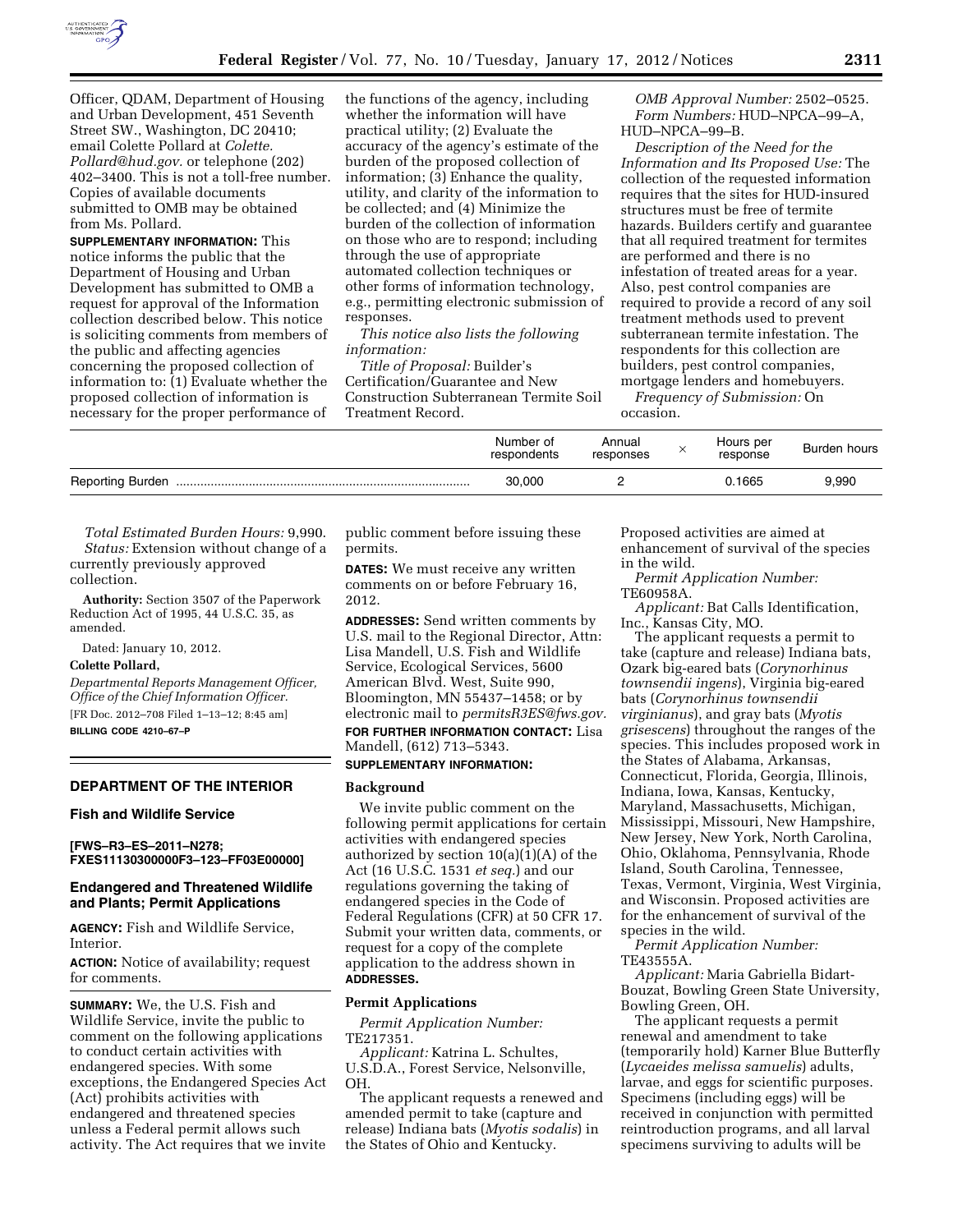released to the wild following authorized activities. Research is proposed for the recovery and enhancement of survival of the species in the wild.

*Permit Application Number:*  TE60999A.

*Applicant:* Levi D. Miller, USDA– Forest Service, Logan, OH.

The applicant requests a permit to take (capture and release) Indiana bats in the States of Ohio and Kentucky. Proposed activities are aimed at enhancement of survival of the species in the wild.

*Permit Application Number:*  TE62286A.

*Applicant:* Jason B. Whittle, Cuyahoga Falls, OH.

The applicant requests a permit to take (capture and release) Indiana bats throughout the range of the species. This includes proposed work in the States of Alabama, Arkansas, Connecticut, Florida, Georgia, Illinois, Indiana, Iowa, Kentucky, Maryland, Michigan, Mississippi, Missouri, New Jersey, New York, North Carolina, Ohio, Oklahoma, Pennsylvania, Tennessee, Vermont, Virginia, and West Virginia. Proposed activities are for the enhancement of survival of the species in the wild.

*Permit Application Number:*  TE62297A.

*Applicant:* Michael D. Whitby, Ball State University, Muncie, IN.

The applicant requests a permit to take (capture and release) Indiana bats and gray bats throughout the States of Alabama, Arkansas, Connecticut, Florida, Georgia, Illinois, Indiana, Iowa, Kentucky, Maryland, Michigan, Mississippi, Missouri, New Jersey, New York, North Carolina, Ohio, Oklahoma, Pennsylvania, Tennessee, Vermont, Virginia, and West Virginia. Proposed activities are for the enhancement of survival of the species in the wild.

*Permit Application Number:*  TE62311A.

*Applicant:* Mary B. Gilmore, Cincinnati, OH.

The applicant requests a permit to take (capture and release) Indiana bats throughout the range of the species. This includes proposed work in the States of Alabama, Arkansas, Connecticut, Florida, Georgia, Illinois, Indiana, Iowa, Kentucky, Maryland, Michigan, Mississippi, Missouri, New Jersey, New York, North Carolina, Ohio, Oklahoma, Pennsylvania, Tennessee, Vermont, Virginia, and West Virginia. Proposed activities are for the enhancement of survival of the species in the wild.

*Permit Application Number:*  TE235639.

*Applicant:* Davey Resource Group, Kent, OH.

The applicant requests a permit to take (capture and release) Indiana bats within Indiana, Kentucky, Michigan, Ohio, Pennsylvania, and West Virginia. Proposed activities are for the enhancement of survival of the species in the wild.

*Permit Application Number:*  TE02560A.

*Applicant:* Timothy C. Carter, Ball State University, Muncie, IN.

The applicant requests a permit renewal and amendment to take

(capture and release) Indiana bats and gray bats throughout the States of Georgia, Illinois, Indiana, Iowa, Michigan, Missouri, Ohio and Wisconsin. Proposed activities are for the enhancement of survival of the species in the wild.

*Permit Application Number:*  TE62334A.

*Applicant:* Mark Hove, University of Minnesota, St. Paul, MN.

The applicant requests a permit to take (capture and hold) mussel specimens occurring in the Mississippi and St. Croix River watersheds for scientific research. Proposed research activities are in the interest of recovery of the species, and the applicant may capture any of the following listed or proposed species: Winged mapleleaf (*Quadrula fragosa*), Higgins' eye pearlymussel (*Lampsilis higginsi*), Sheepnose (*Plethobasus cyphyus*), Snuffbox (*Epioblasma triquetra*), and Spectaclecase (*Cumberlandia monodonta*). Proposed recovery research will occur in the Mississippi River basin, in the States of Minnesota and Wisconsin.

*Permit Application Number:*  TE02373A.

*Applicant:* Environmental Solutions and Innovations, Inc., Cincinnati, OH.

The applicant requests a permit renewal to take (capture and release) Indiana bats, gray bats, Virginia bigeared bats, Ozark big-eared bats, Running buffalo clover (*Trifolium stoloniferum*), Northeastern bulrush (*Scirpus ancistrocheatus*), and the following mussel species:

| Cumberland elktoe              |
|--------------------------------|
| Dwarf wedgemussel              |
| Fanshell                       |
| Spectaclecase                  |
| Dromedary pearlymussel         |
| Cumberland combshell           |
| Oyster mussel                  |
| Yellow blossom                 |
| Tan riffleshell                |
| Purple catspaw                 |
| White catspaw                  |
| Northern riffleshell           |
| Tubercled-blossom pearlymussel |
| Snuffbox                       |
| Cracking pearlymussel          |
| Pink mucket                    |
| Scaleshell                     |
| Ring pink                      |
| Littlewing pearlymussel        |
| White wartyback pearlymussel   |
| Orangefoot pimpleback          |
| Sheepnose                      |
| Clubshell                      |
| James spiny mussel             |
| Rough pigtoe                   |
| Fat pocketbook                 |
| Rough rabbitsfoot              |
|                                |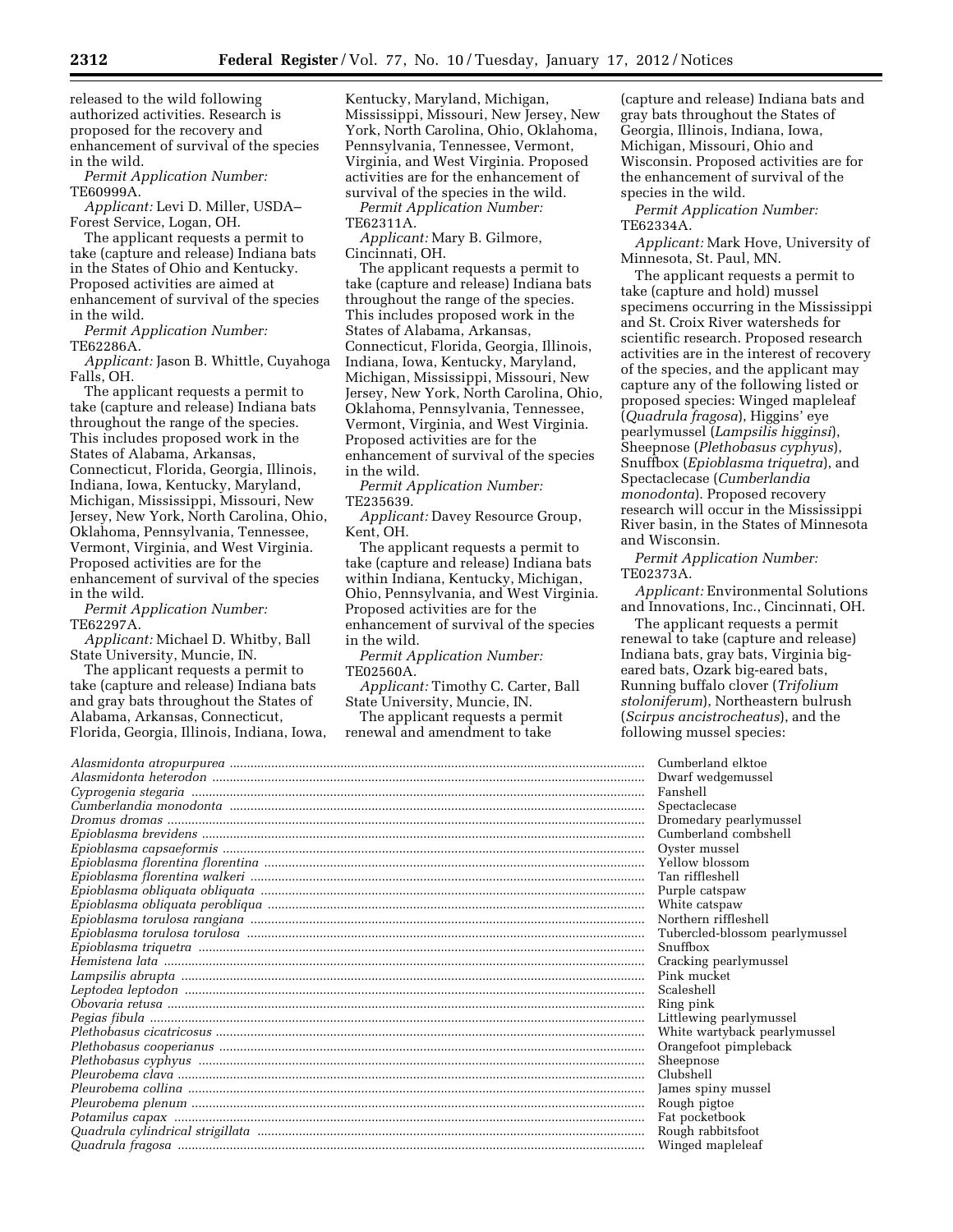| Villosa fabalis  | Raved<br>bean        |
|------------------|----------------------|
| Villosa trabilis | ≒umberland :<br>bean |

As part of the same application, the applicant also requests a permit renewal

to take (capture and release) the following fish species:

Proposed work would take place in the States of Alabama, Arkansas, Connecticut, Delaware, Florida, Georgia, Illinois, Indiana, Iowa, Kansas, Kentucky, Maryland, Massachusetts, Michigan, Mississippi, Missouri, Nebraska, New Hampshire, New Jersey, New York, North Carolina, Ohio, Oklahoma, Pennsylvania, Rhode Island, South Carolina, Tennessee, Vermont, Virginia, West Virginia, and Wisconsin. Proposed activities include presence/ absence surveys, habitat evaluation, and other activity designed to enhance the survival of the species in the wild. *Permit Application Number:* 

TE234121.

*Applicant:* Western Ecosystems Technology, Inc.

The applicant requests a permit renewal to take (capture and release) Indiana bats, gray bats, Ozark big-eared bats, and Virginia big-eared bats within Alabama, Arkansas, Connecticut, Delaware, Florida, Georgia, Illinois, Indiana, Iowa, Kansas, Kentucky, Maryland, Massachusetts, Michigan, Mississippi, Missouri, New Hampshire, New Jersey, New York, North Carolina, Ohio, Oklahoma, Pennsylvania, Rhode Island, South Carolina, Tennessee, Vermont, Virginia, West Virginia, and Wisconsin. Proposed activities are for the enhancement of survival of the species in the wild.

*Permit Application Number:*  TE10891A.

*Applicant:* Illinois State Museum, Research and Collection Center, Springfield, IL.

The applicant requests a permit renewal to take (capture and release; collect) Hine's emerald dragonfly (*Somatochlora hineana*) adults and larvae for scientific study in the interest of recovery of the species. Proposed activities may occur throughout the range of the species in Alabama, Arkansas, Connecticut, Delaware, District of Columbia, Georgia, Illinois, Indiana, Iowa, Kentucky, Maine, Maryland, Massachusetts, Michigan, Minnesota, Missouri, New Hampshire, New Jersey, New York, North Carolina, Ohio, Oklahoma, Pennsylvania, Rhode Island, South Carolina, Tennessee, Vermont, Virginia, West Virginia, and

Wisconsin. Proposed activities are for the recovery and enhancement of

survival of the species in the wild. *Permit Application Number:*  TE02651A.

*Applicant:* The Ohio Department of Transportation, Columbus, OH.

The applicant requests a permit renewal to take (capture and release) Indiana bats and American burying beetle (*Nicrophorus americanus*) within the State of Ohio. Proposed activities are for the enhancement of survival of the species in the wild.

*Permit Application Number:*  TE224720.

*Applicant:* ABR, Inc. Environmental Research & Services

The applicant requests a permit renewal to take (capture and release) Indiana bats within the States of Connecticut, Delaware, Illinois, Indiana, Iowa, Maryland, Massachusetts, Michigan, Missouri, New Hampshire, New Jersey, New York, Ohio, Pennsylvania, Rhode Island, Vermont, Virginia, West Virginia, and Wisconsin. Proposed activities are for the enhancement of survival of the species in the wild.

*Permit Application Number:*  TE151107.

*Applicant:* Redwing Ecological Services, Inc.

The applicant requests a permit renewal to take (capture and release) Indiana bats, gray bats, Ozark big-eared bats, and Virginia big-eared bats within the States of Alabama, Arkansas, Connecticut, Delaware, Georgia, Illinois, Indiana, Iowa, Kentucky, Maryland, Massachusetts, Michigan, Mississippi, Missouri, New Hampshire, New Jersey, New York, North Carolina, Ohio, Oklahoma, Pennsylvania, Rhode Island, South Carolina, Tennessee, Vermont, Virginia, West Virginia, and Wisconsin. Proposed activities are for the enhancement of survival of the species in the wild.

*Permit Application Number:*  TE06845A.

*Applicant:* Bernardin, Lochmueller and Associates, Inc., Evansville, IN.

The applicant requests a permit renewal to take (capture and release) Indiana bats within the State of Indiana. Proposed activities are for the enhancement of survival of the species in the wild.

*Permit Application Number:*  TE181256.

*Applicant:* Lewis Environmental Consulting, LLC, Murray, KY.

The applicant requests a permit renewal to take (capture and release) the following mussel species: Clubshell, Northern riffleshell, Orange-footed pimpleback pearlymussel, Pink mucket pearlymussel, Rough pigtoe, Purple cat's paw pearlymussel, White cat's paw pearlymussel, Fanshell, Fat pocketbook, Higgins' eye pearlymussel, Winged mapleleaf, Scaleshell, Ring pink, and White wartyback. Proposed activities may occur within the States of Alabama, Arkansas, Florida, Georgia, Illinois, Indiana, Iowa, Kentucky, Mississippi, Missouri, Ohio, Pennsylvania, Tennessee, West Virginia, and Wisconsin, and are for the enhancement of survival of the species in the wild.

*Permit Application Number:*  TE006012.

*Applicant:* Dr. Steve Taylor, Illinois Natural History Survey, Center for Biodiversity, Champaign, IL.

The applicant requests a permit renewal to take Illinois Cave Amphipod (*Gammarus acherondytes*) for scientific research within the State of Illinois. Proposed activities are to monitor and evaluate the recovery of the population and enhance the survival of the species in the wild.

*Permit Application Number:*  TE212420.

*Applicant:* John A. Vucetich, Michigan Technological University, Houghton, MI.

The applicant requests a permit renewal to take (capture and release) the Gray Wolf (*Canus lupus*) within the Isle Royale National Park, State of Michigan. Proposed activities are for the enhancement of survival of the species in the wild.

*Permit Application Number:*  TE06797A.

*Applicant:* Rod D. McClanahan, Anna, IL.

The applicant requests a permit renewal to take (capture and release) Indiana bats, gray bats, Virginia big